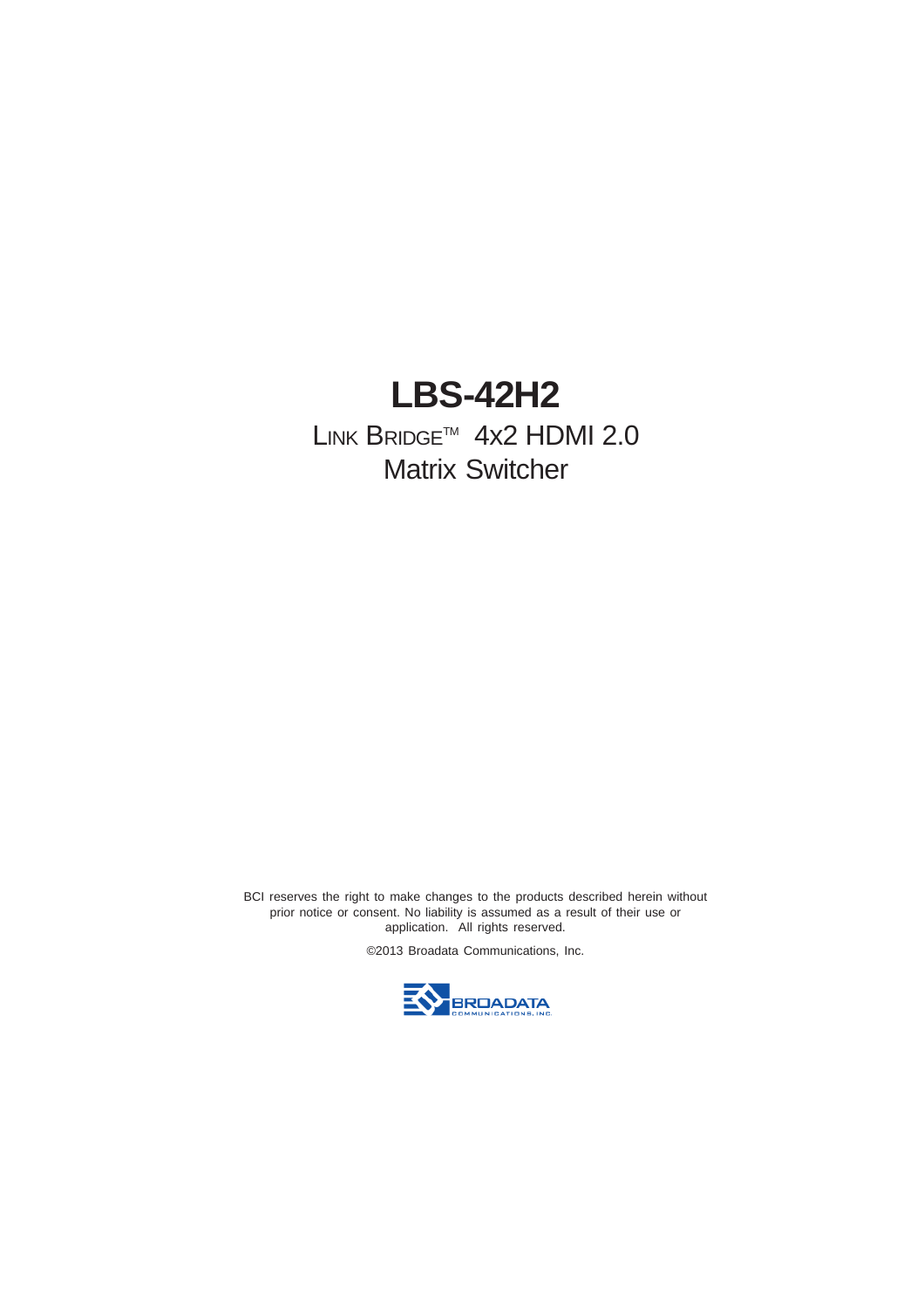## **SAFETY INSTRUCTIONS AND COMPLIANCE DECLARATIONS**

PLEASE OBSERVE THE FOLLOWING SAFETY PRECAUTIONS AS OUR

#### **SURGE PROTECTION DEVICE RECOMMENDED**

This product contains sensitive electrical components that may be damaged by electrical spikes, surges, electric shock, lightning strikes, etc. Use of surge protection systems is highly recommended in order to protect and extend the life of your equipment.

Broadata Technical Support, Sales@Broadatacom.com 3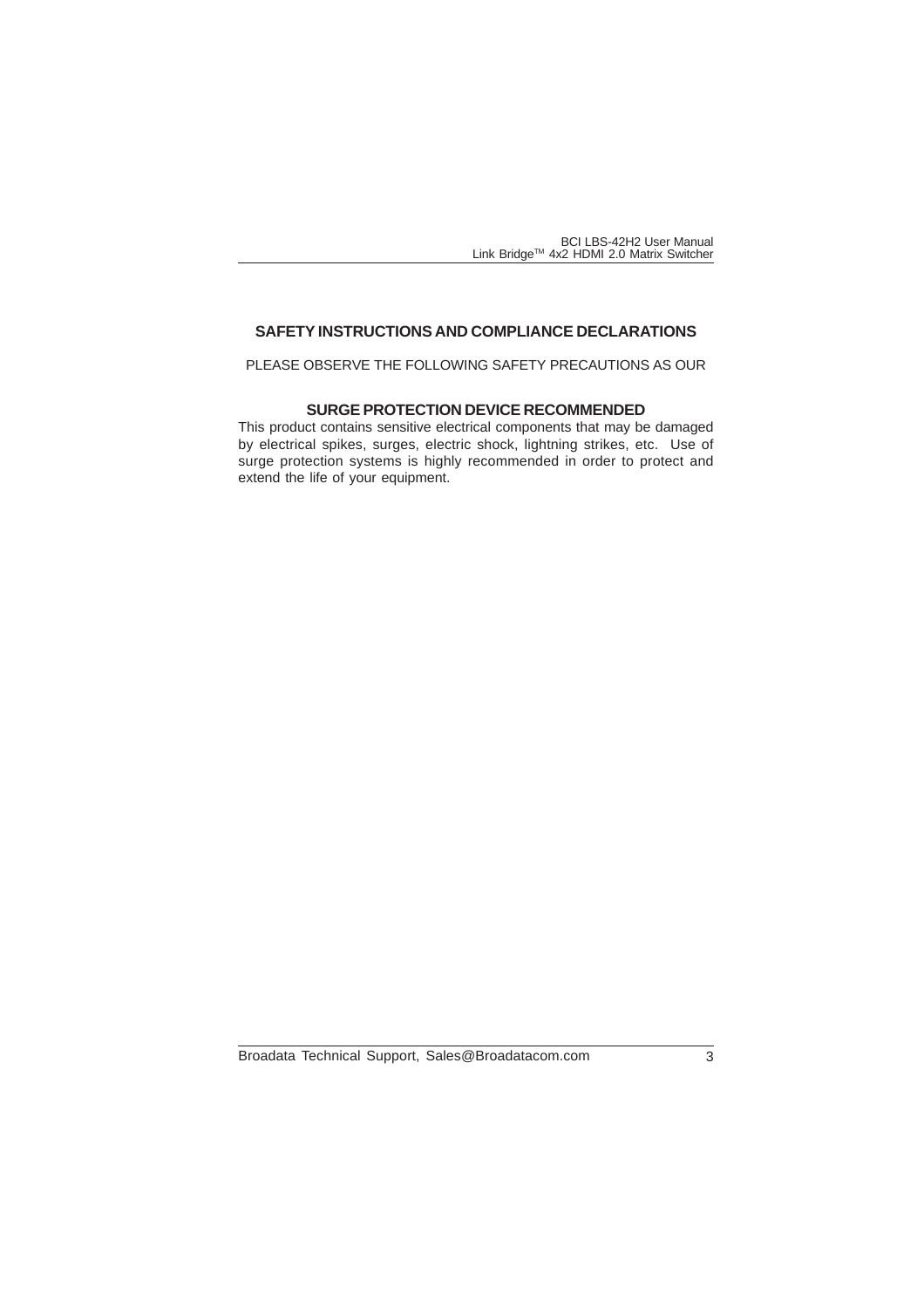# **TABLE OF CONTENTS**

| 1.0           |                                            |  |
|---------------|--------------------------------------------|--|
| 2.0           | <b>OPERATION CONTROLS AND FUNCTIONS  6</b> |  |
| 2.1           |                                            |  |
| $2.2^{\circ}$ |                                            |  |
| 2.3           |                                            |  |
| 2.4           |                                            |  |
| $2.5^{\circ}$ |                                            |  |
| 2.6           |                                            |  |
| 2.7           |                                            |  |
|               |                                            |  |
|               |                                            |  |
|               |                                            |  |
|               |                                            |  |
| 4.0           |                                            |  |
| 4.1           |                                            |  |
|               |                                            |  |
|               |                                            |  |
|               |                                            |  |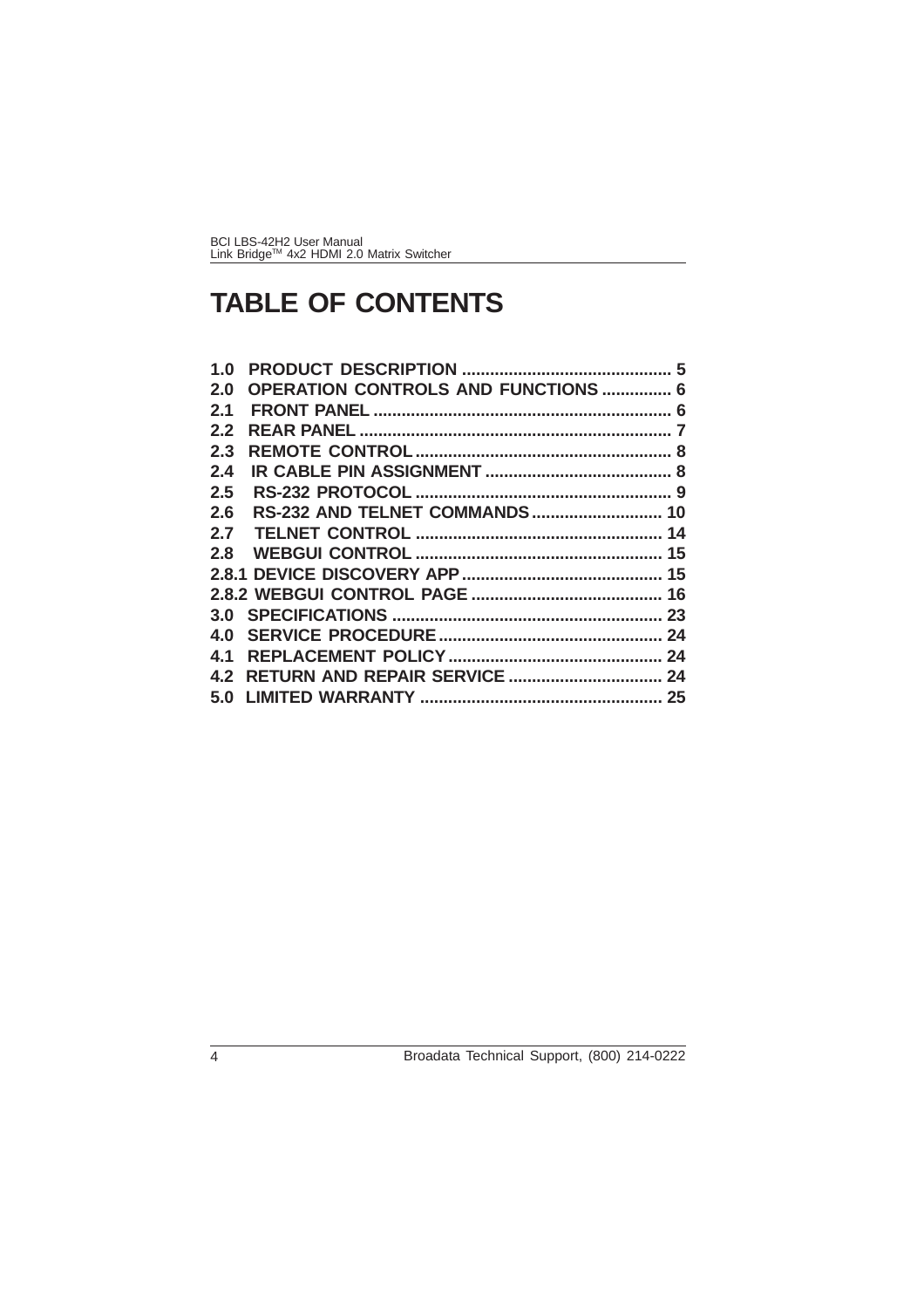# **1.0 PRODUCT DESCRIPTION**

Features:

- An 4x1 (LBS-41H2) or 4x2 (LBS-42H2) or 4x4 (LBS-44H2) HDMI 2.0 switcher with HDCP 2.2 compliance
- Supports video resolutions up to 3840×2160@60Hz and 4096×2160@60Hz with 4:4:4 YUV and HDR format
- Supports pass-through of audio formats including LPCM 2.0~7.1, Dolby Digital, DTS, Dolby Digital Plus, Dolby TrueHD, Dolby Atmos and DTS-HD Master Audio
- Supports configurable EDID management via pre-defined internal EDIDs and user-defined EDID selections
- Multiple control interfaces including RS-232, Telnet, WebGUI and IR remote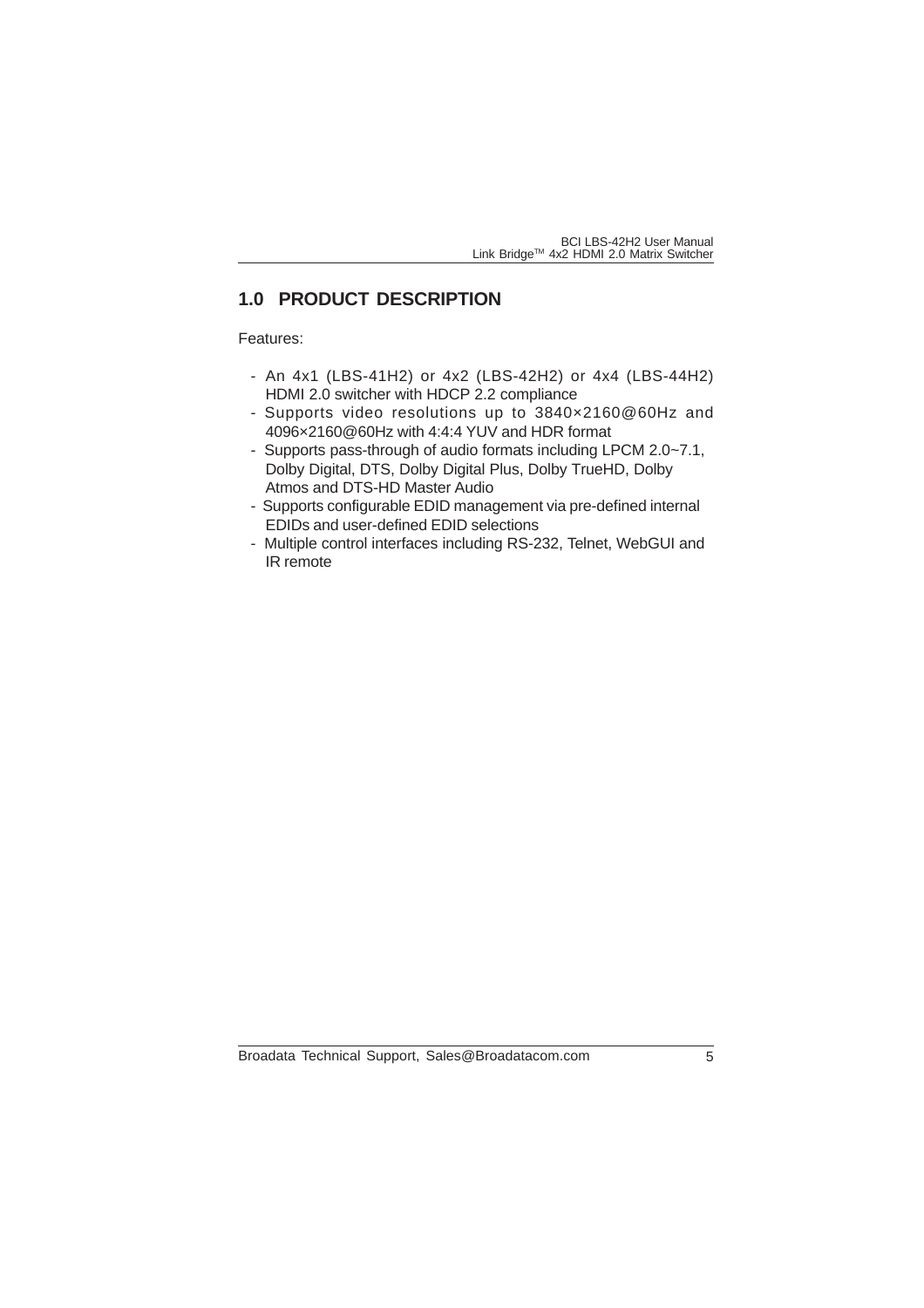# **2.0 OPERATION CONTROLS AND FUNCTIONS**

#### **2.1 Front Panel**



- 1. **IR WINDOW:** Accepts IR signals from the included IR remote for control of this unit only.
- 2. **POWER:** Press this button to power on the unit or place it into stand-by mode.

*Note: Ethernet and RS-232 remain active while the unit is in stand-by mode.*

- 3. **POWER LED:** This LED will illuminate GREEN to indicate the unit is on and receiving power. When the unit is in stand-by mode the LED will illuminate RED.
- 4**. HDMI OUT A~B:** Press either of these buttons to sequentially switch through the available inputs for the associated output.
- 5**. HDMI OUT LEDs 1~4:** The LED in each column will illuminate GREEN to indicate which source is currently selected for each output.
- 6**. HDMI IN 1:** Connect to HDMI source equipment such as a media player, game console or set-top box. DVI sources are also supported with the use of an HDMI to DVI adapter.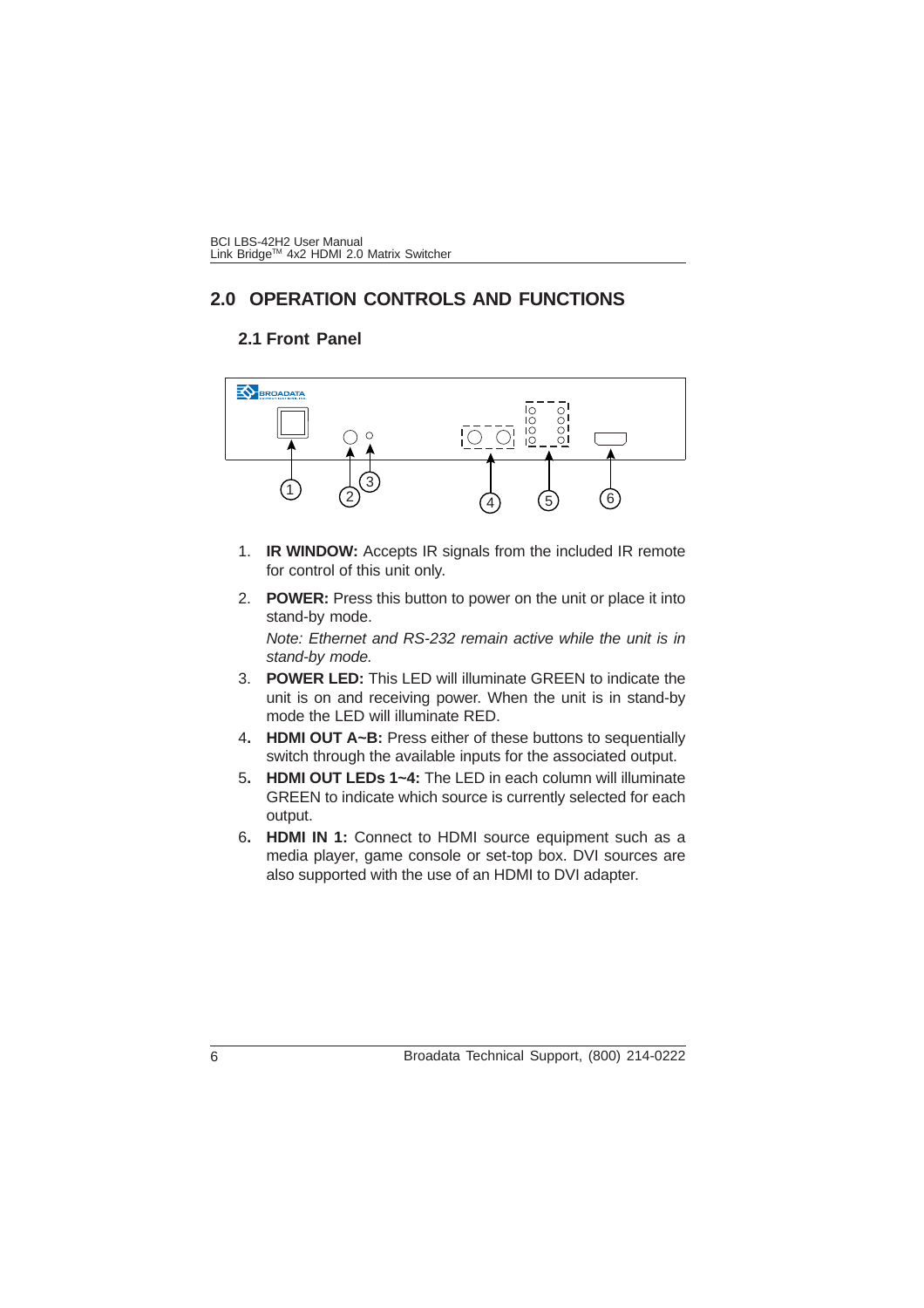## **2.2 Rear Panel**



- 1. **HDMI IN 2~4 :** Connect to HDMI source equipment such as a media player, game console or set-top box. DVI sources are also supported with the use of an HDMI to DVI adapter.
- 2**. HDMI OUT A~B:** Connect to HDMI TVs, monitors or amplifiers for digital video and audio output. DVI displays are also supported with the use of an HDMI to DVI adapter.
- 3**. SERVICE:** This slot (USB 2.0) is reserved for firmware update use only.
- 4**. CONTROL:** Connect directly, or through a network switch, to your PC/laptop to control the unit via Telnet/WebGUI.
- 5**. RS-232:** Connect directly to your PC/laptop to send RS-232 commands to control the unit.
- 6**. IR IN:** Connect to the provided IR Extender to extend the IR control range of the unit. Ensure that the remote being used is within direct line-of-sight of the IR Extender.
- 7**. DC 5V:** Plug the 5V DC power adapter into the unit and connect it to an AC wall outlet for power.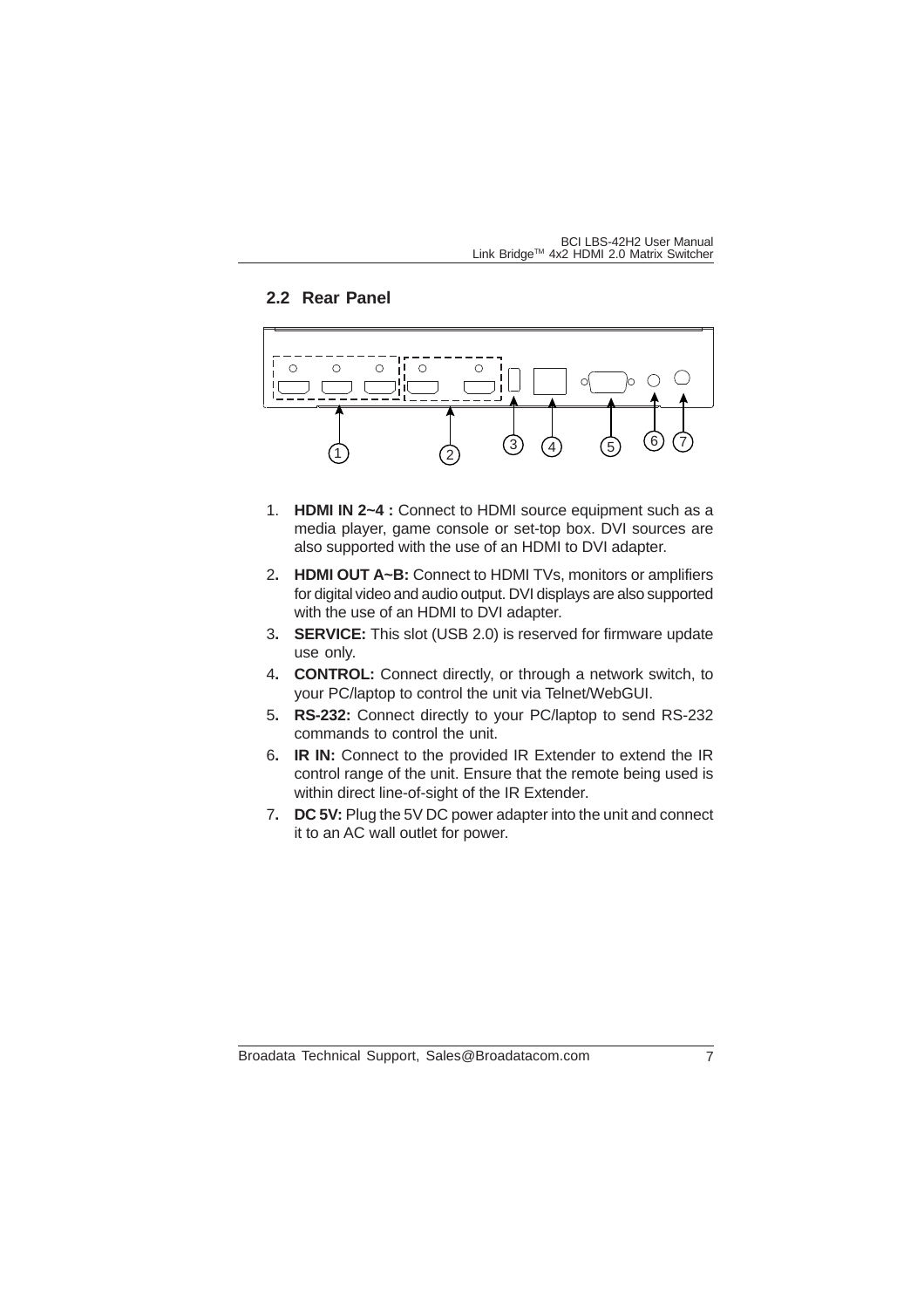**2.3 Remote Control**



- 1. **POWER:** Press this button to power on the unit or place it into stand-by mode.
- 2. **A1~A4 & B1~B4:** Press these buttons to change the routing of outputs A & B.

# **2.4 IR Cable Pin Assignments**

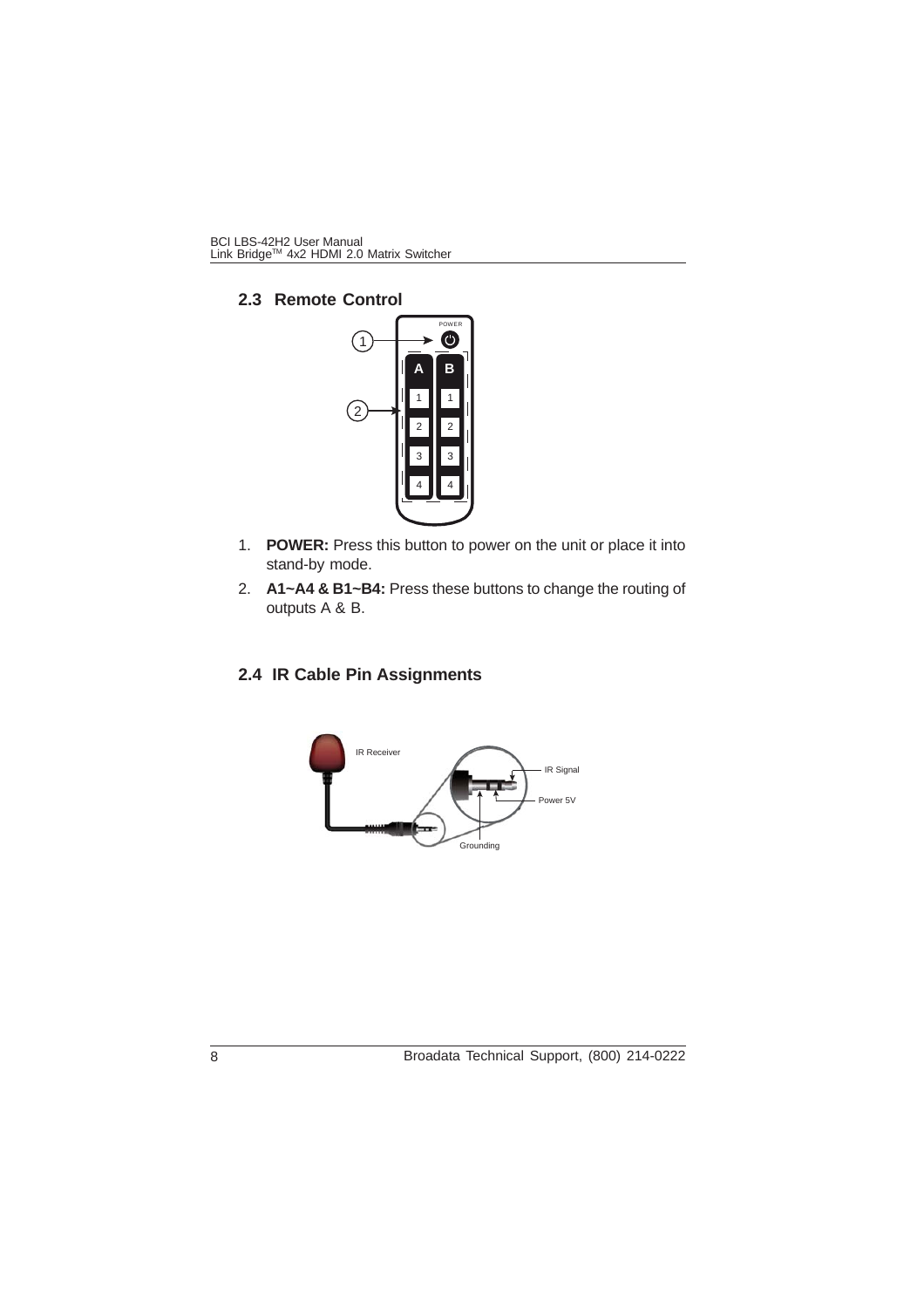# **2.5 RS-232 Protocol**

|                | <b>LBS-42H2</b> |                | <b>Remote System</b> |
|----------------|-----------------|----------------|----------------------|
| <b>PIN</b>     | Definition      | <b>PIN</b>     | Definition           |
| 1              | <b>NC</b>       | 1              | <b>NC</b>            |
| 2              | <b>TxD</b>      | $\overline{2}$ | <b>RxD</b>           |
| 3              | <b>RxD</b>      | 3              | <b>TxD</b>           |
| 4              | <b>NC</b>       | 4              | <b>NC</b>            |
| 5              | <b>GND</b>      | 5              | <b>GND</b>           |
| 6              | <b>NC</b>       | 6              | <b>NC</b>            |
| $\overline{7}$ | <b>NC</b>       | $\overline{7}$ | <b>NC</b>            |
| 8              | <b>NC</b>       | 8              | <b>NC</b>            |
| 9              | <b>NC</b>       | 9              | <b>NC</b>            |

Baud Rates: 115200bps Data Bits: 8 Parity Bits: None Stop Bit: 1 Flow Control: None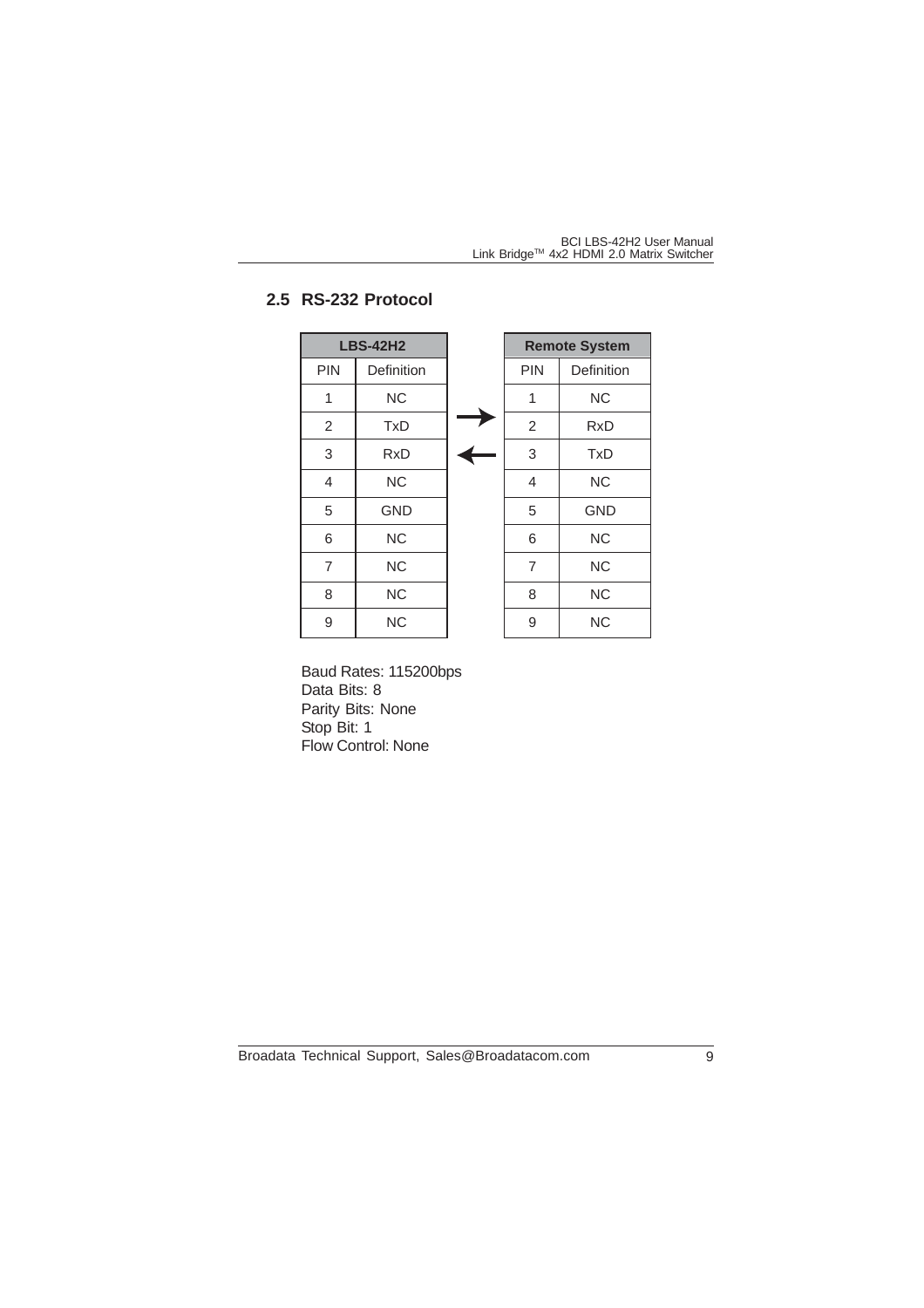|  |  | 2.6 RS-232 and Telnet Commands |  |
|--|--|--------------------------------|--|
|  |  |                                |  |

| <b>COMMAND</b>       | <b>DESCRIPTION AND PARAMETERS</b>            |
|----------------------|----------------------------------------------|
| <b>HELP</b>          | Displays all available commands.             |
| 2                    | Displays all available commands.             |
| P <sub>0</sub>       | Turn unit's power off. (Stand-by mode)       |
| P <sub>1</sub>       | Turn unit's power on.                        |
| <b>INNAME N1 N2</b>  | Set the name of input N1 to N2.              |
|                      | $N1 = 1 - 4$ [Input number]                  |
|                      | $N2 = \{name\} [8 \text{ characters max}]$   |
| <b>INNAME N1</b>     | Show the input name of N1.                   |
|                      | $N1 = 1 - 4$ [Input number]                  |
| <b>INNAME</b>        | Show the names of all inputs.                |
| <b>OUTNAME N1 N2</b> | Set the name of output N1 to N2.             |
|                      | $N1 = A~B$ [Output letter]                   |
|                      | $N2 = \{name\} [8 \text{ characters max}]$   |
| <b>OUTNAME N1</b>    | Show the name of output N1.                  |
|                      | $N1 = A \sim B$ [Output letter]              |
| <b>OUTNAME</b>       | Show the names of all outputs.               |
| A N1                 | Set the input to be routed to output A.      |
|                      | $N1 = 1 - 4$ [Input number]                  |
| A                    | Show the current input routing for output A. |
| <b>BN1</b>           | Set the input to be routed to output B.      |
|                      | $N1 = 1 - 4$ [Input number]                  |
| B                    | Show the current input routing for output B. |
| <b>OUT N1</b>        | Set a single input to be routed to both      |
|                      | outputs (A & B).                             |
|                      | $N1 = 1 - 4$ [Input number]                  |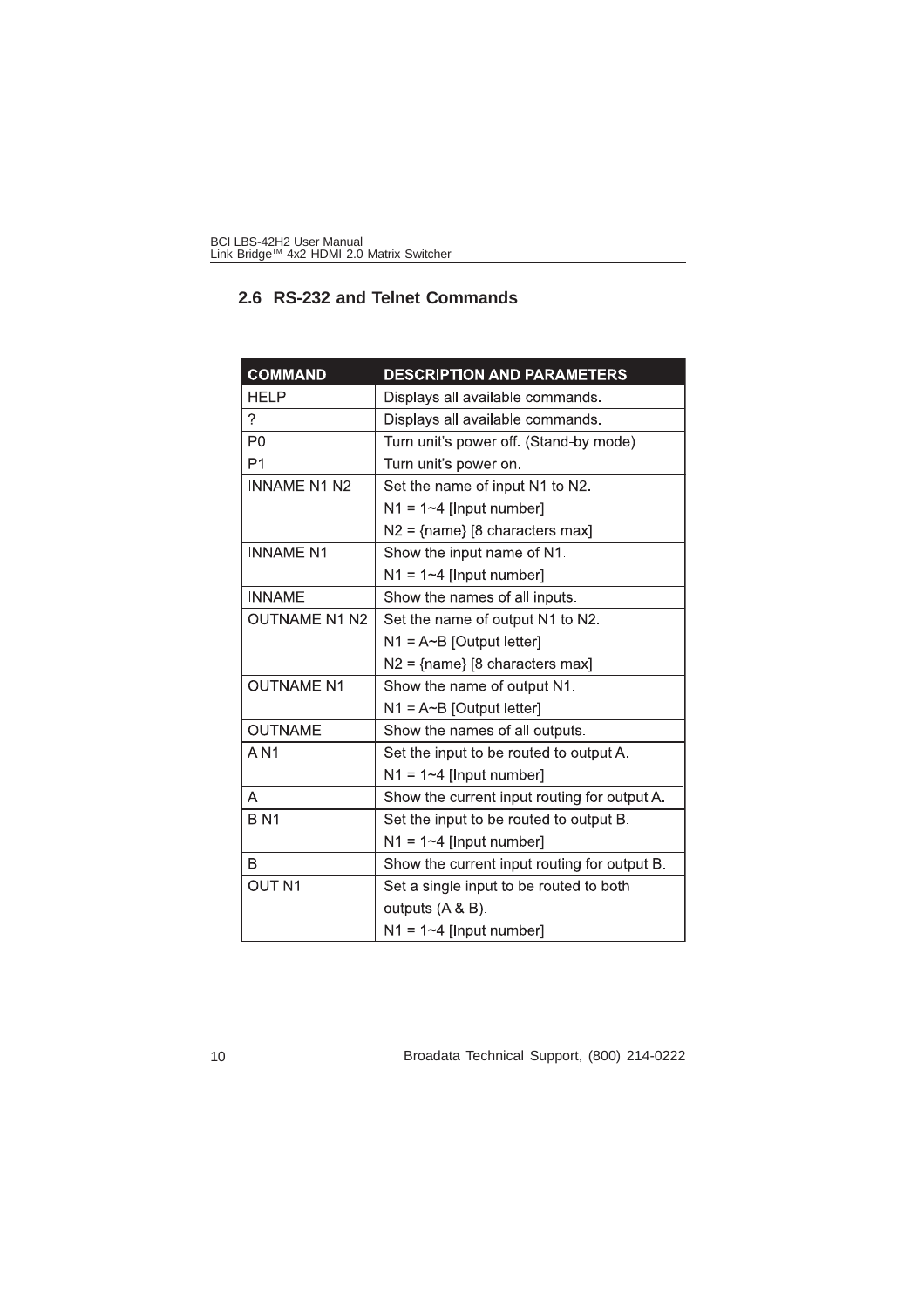| <b>COMMAND</b>      | <b>DESCRIPTION AND PARAMETERS</b>         |
|---------------------|-------------------------------------------|
| OUT                 | Show the current input routing for both   |
|                     | outputs.                                  |
| <b>SOURCEDET</b>    | Show all source information.              |
| <b>SINKINFO</b>     | Show all sink information.                |
| <b>HDCPIN N1 N2</b> | Set the HDCP mode for input N1.           |
|                     | $N1 = 1 - 4$ [Input number]               |
|                     | Available values for N2:                  |
|                     | 0 [Standard]                              |
|                     | 1 [Apple Mode]                            |
| <b>HDCPIN N1</b>    | Show the HDCP settings for input N1.      |
|                     | $N1 = 1 - 4$ [Input number]               |
| <b>HDCPIN</b>       | Show all current HDCP input settings.     |
| <b>EDIDMODE N1</b>  | Set the EDID mode.                        |
|                     | Available values for N1:                  |
|                     | 0 [Appoint]                               |
|                     | $1$ [All]                                 |
| <b>EDIDMODE</b>     | Show the current EDID mode setting.       |
| <b>EDIDALL N1</b>   | Set the EDID to use in "All" mode.        |
|                     | Available values for N1:                  |
|                     | 0 [SINK A]                                |
|                     | 1 [SINK B]                                |
|                     | 2 [720P]                                  |
|                     | 3 [1080P]                                 |
|                     | 4 [4K 3G]                                 |
|                     | 5 [4K Y420]                               |
|                     | 6 [4K 6G]                                 |
| <b>EDIDALL</b>      | Show the current EDID selection for "All" |
|                     | mode.                                     |

Broadata Technical Support, Sales@Broadatacom.com 11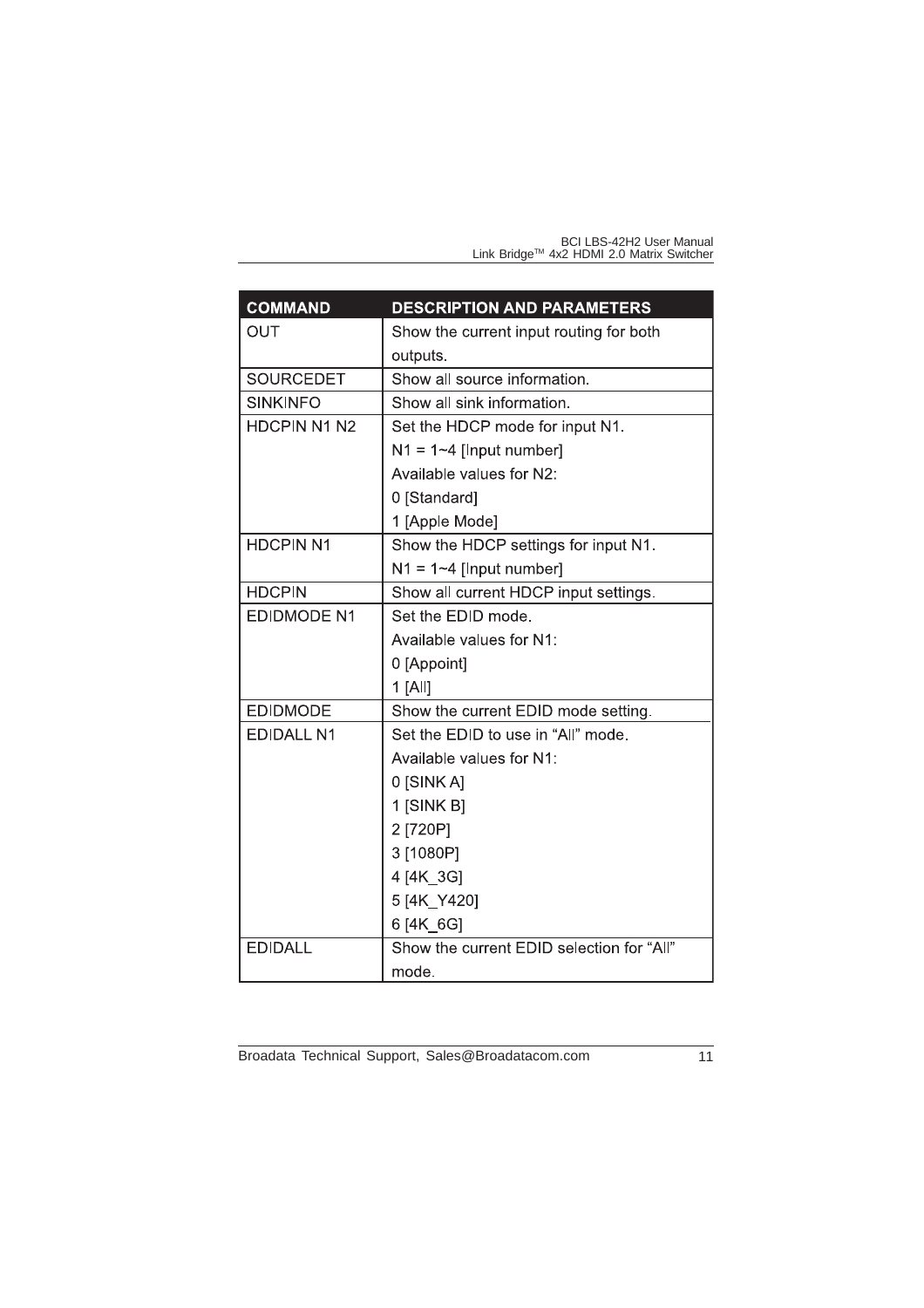| <b>COMMAND</b>       | <b>DESCRIPTION AND PARAMETERS</b>               |
|----------------------|-------------------------------------------------|
| EDIDIN N1 N2         | Set the EDID to use in "Appoint" mode.          |
|                      | $N1 = 1 - 4$ [Input number]                     |
|                      | Available values for N2:                        |
|                      | 0 [SINK A]                                      |
|                      | 1 [SINK B]                                      |
|                      | 2 [720P]                                        |
|                      | 3 [1080P]                                       |
|                      | 4 [4K 3G]                                       |
|                      | 5 [4K_Y420]                                     |
|                      | 6 [4K 6G]                                       |
| <b>EDIDIN N1</b>     | Show the current EDID selection for input N1    |
|                      | in "Appoint" mode.                              |
| <b>EDIDIN</b>        | Show the current EDID selections for all inputs |
|                      | in "Appoint" mode                               |
| <b>FADEFAULT</b>     | Reset the unit to the factory defaults.         |
| <b>REBOOT</b>        | Reboot the unit.                                |
| <b>VER</b>           | Show the unit's current firmware version.       |
| <b>IPCONFIG</b>      | Show the current IP configuration.              |
| SIPADDR N1           | Set the static IP Address.                      |
|                      | $N1 = X.X.X [X = 0~255]$                        |
| <b>SNETMASK N1</b>   | Set the Ethernet netmask.                       |
|                      | $N1 = X X X X [X = 0~255]$                      |
| <b>SGATEWAY N1</b>   | Set the Ethernet gateway.                       |
|                      | $N1 = X.X.X.X [X = 0~255]$                      |
| <b>HTTPPORT N1</b>   | Set the HTTP port.                              |
|                      | $N1 = 0 - 65535$                                |
| <b>TELNETPORT N1</b> | Set the Telnet port.                            |
|                      | $N1 = 0 - 65535$                                |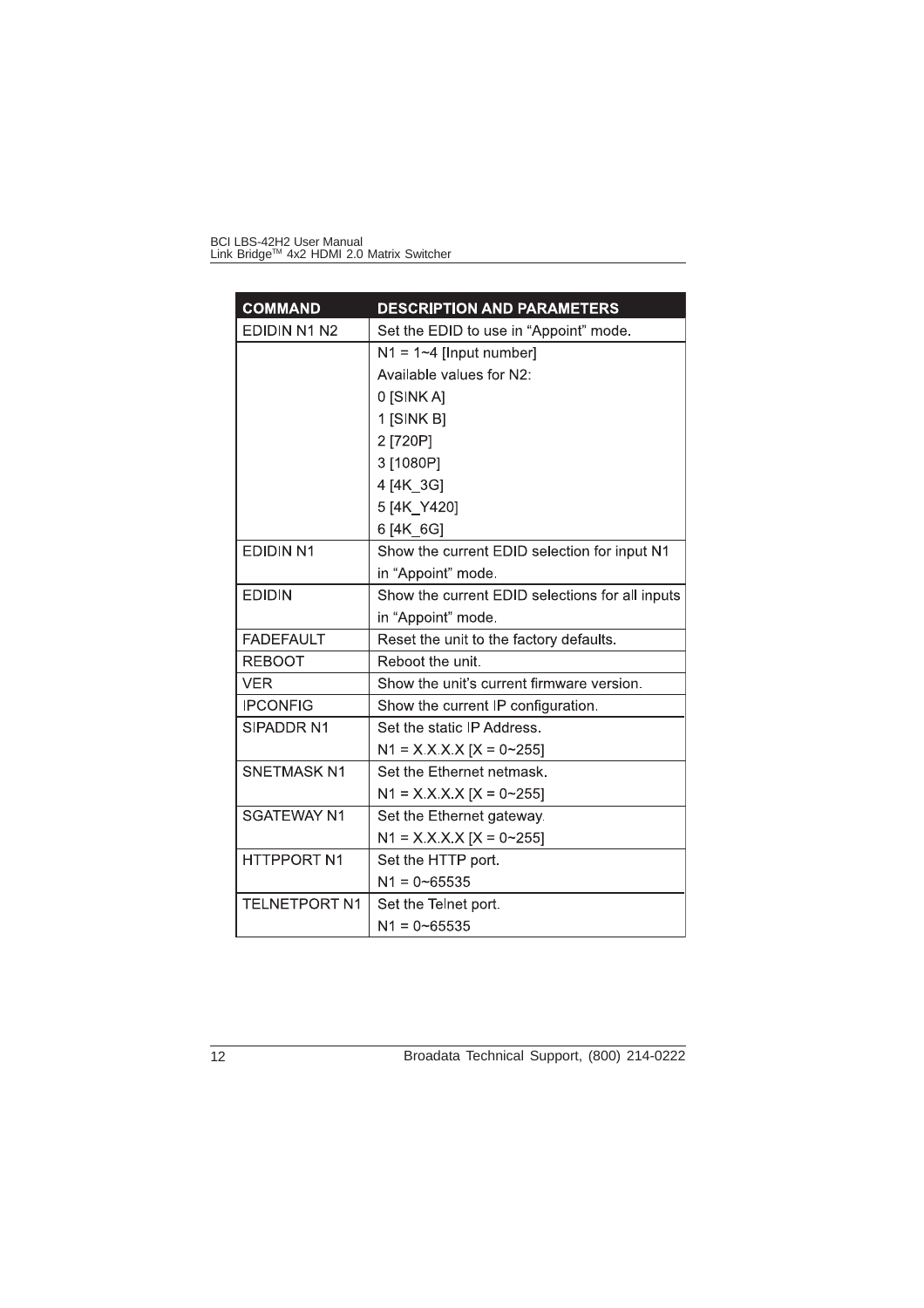| <b>COMMAND</b>   | <b>DESCRIPTION AND PARAMETERS</b> |
|------------------|-----------------------------------|
| <b>IPMODE N1</b> | Set the current IP address mode.  |
|                  | Available values for N1:          |
|                  | 0 [Static IP]                     |
|                  | 1 [DHCP]                          |
| <b>READMAC</b>   | Show the unit's MAC address.      |
| <b>UPDATE</b>    | Update firmware.                  |

*Note: Commands will not be executed unless followed by a carriage return. Commands are not case-sensitive.*

Broadata Technical Support, Sales@Broadatacom.com 13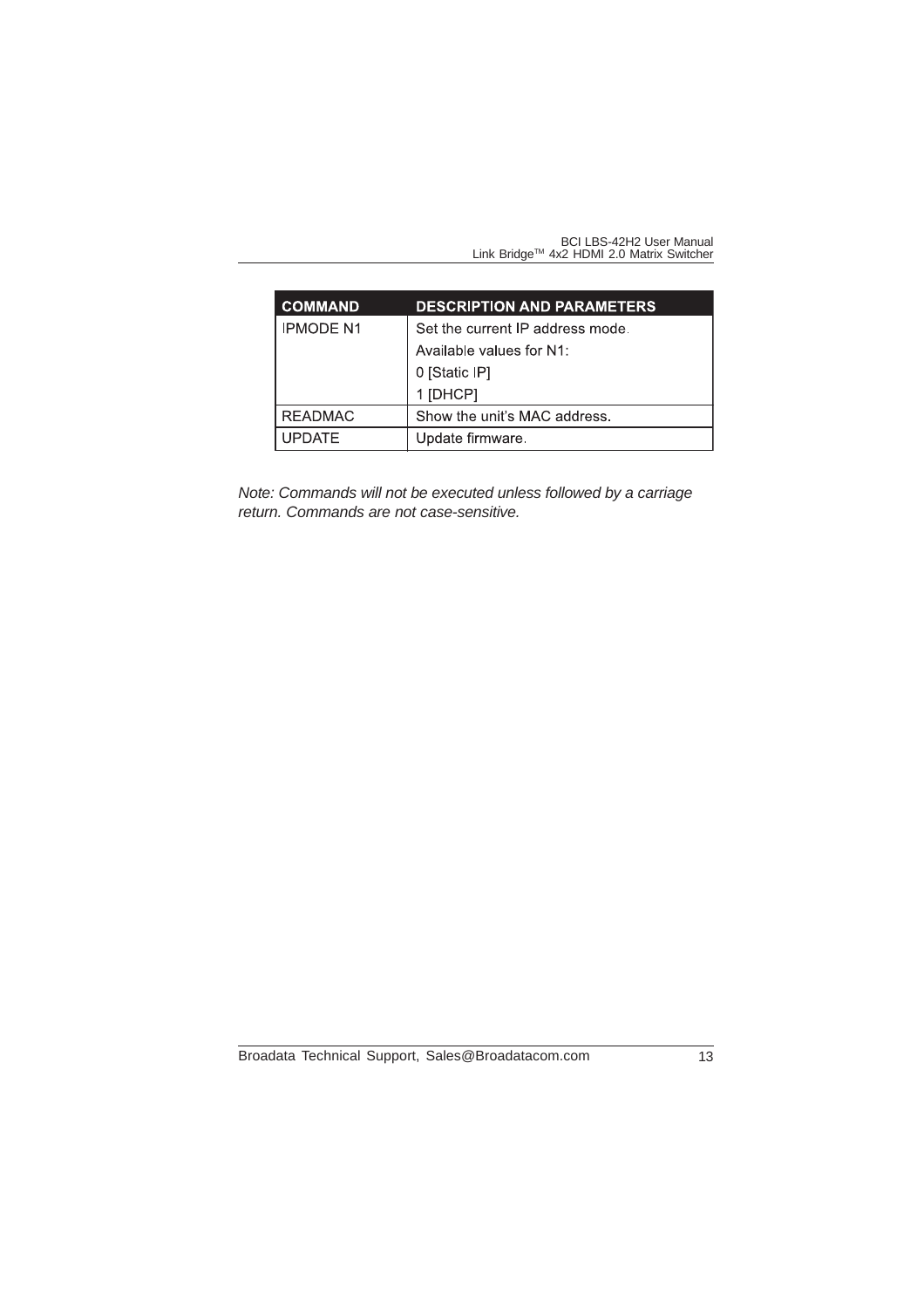## **2.7 Telnet Control**

Before attempting to use Telnet control, please ensure that both the unit and the PC/Laptop are connected to the same active networks.

To access Telnet in Windows 7, click on the "Start" menu and type "cmd" in the search field, then press "Enter". Under Windows XP go to the "Start" menu, click on "Run", type "cmd" then press "Enter". Under Mac OS X, go to "Go'!Applications'!Utilities'!Terminal". See below for reference.



Once in the CLI (Command Line Interface) type "Telnet" followed by the IP address of the unit and "23", then hit "Enter".

Microsoft Windows [Version 6.1.7601]<br>Copyright (c) 2009 Microsoft Corporation. All rights reserved. rs\Administrator>telnet 192.168.1.50 23:

This will connect us to the unit we wish to control. Type "help" to list the available commands.

*Notes:*

- *Commands will not be executed unless followed by a carriage return. Commands are not case-sensitive.*
- *If the IP address is changed then the IP address required for Telnet access will also change accordingly.*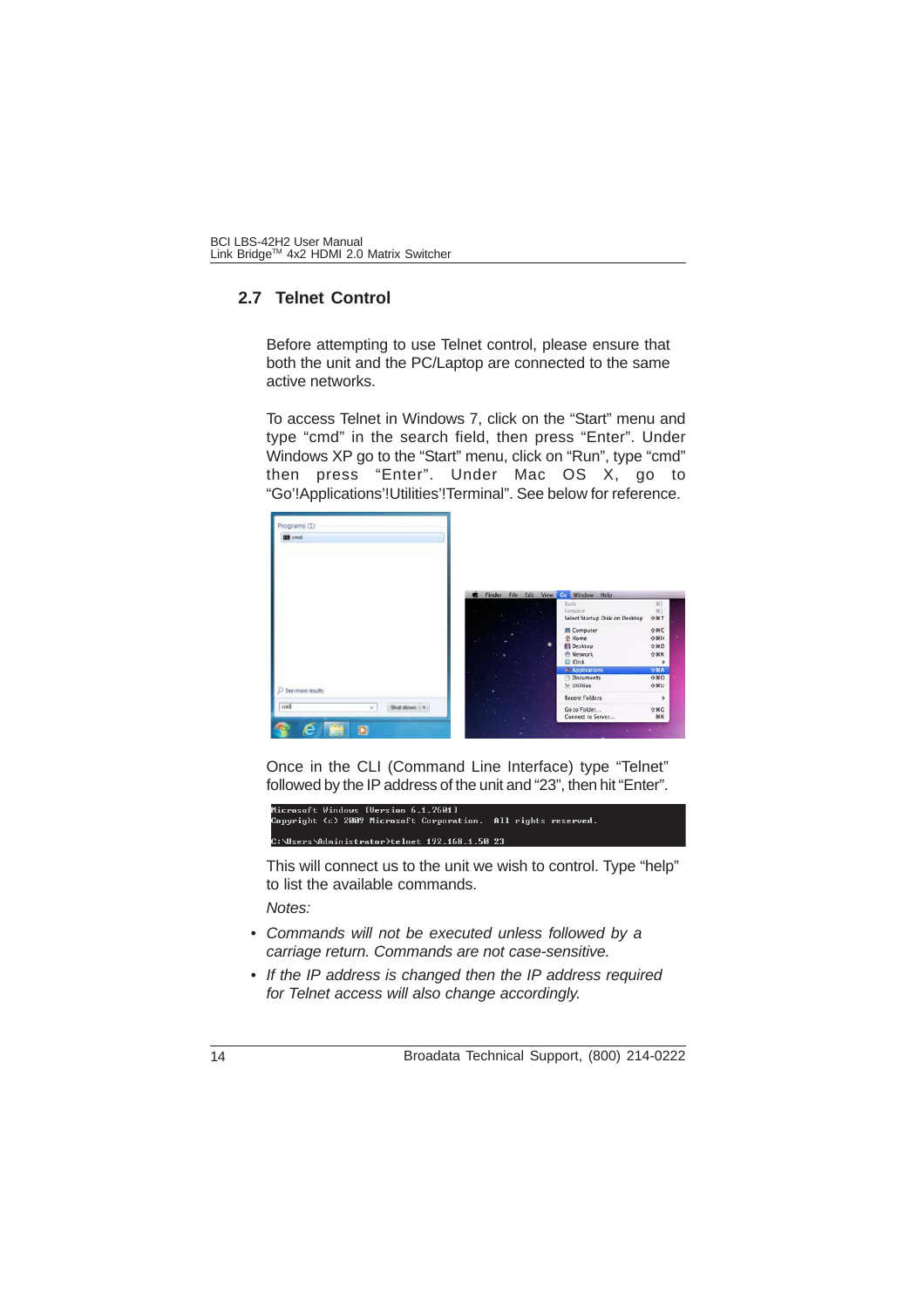## **2.8 WebGUI Control**

### **2.8.1 Device Discovery APP**

Please obtain the "Device Discovery" software from your authorized dealer and save it in a directory where you can easily find it.

Connect the unit and your PC/Laptop to the same active network and execute the "Device Discovery" software. Click on "Find Devices on Network" and a list of devices connected to the local network

will show up indicating their current IP address. (The unit's default IP address is 192.168.1.50)

| Product Name Description IP Address MAC Address |  |  |  |
|-------------------------------------------------|--|--|--|
|                                                 |  |  |  |
|                                                 |  |  |  |

By clicking on one of the listed devices you will be presented with the network details of that particular device.

| Product ID         |                   |  |
|--------------------|-------------------|--|
| Product Name       |                   |  |
| <b>NAC Address</b> | 00:00:00:00:00:00 |  |
| IP Address         |                   |  |
| Subnet Mask        |                   |  |
| Gateway IP         |                   |  |
| <b>DNS</b>         |                   |  |
| TP Mode            | Static            |  |
| Web GUT Port       | Static            |  |
| Telnet Port        | DHCP<br>le.       |  |
| $5.1$ N            |                   |  |
| Firmware Version   |                   |  |
| Hardware Version   |                   |  |
| Description        |                   |  |
| Web GUI            | Web GUI           |  |
| Save               | Reboot            |  |

Broadata Technical Support, Sales@Broadatacom.com 15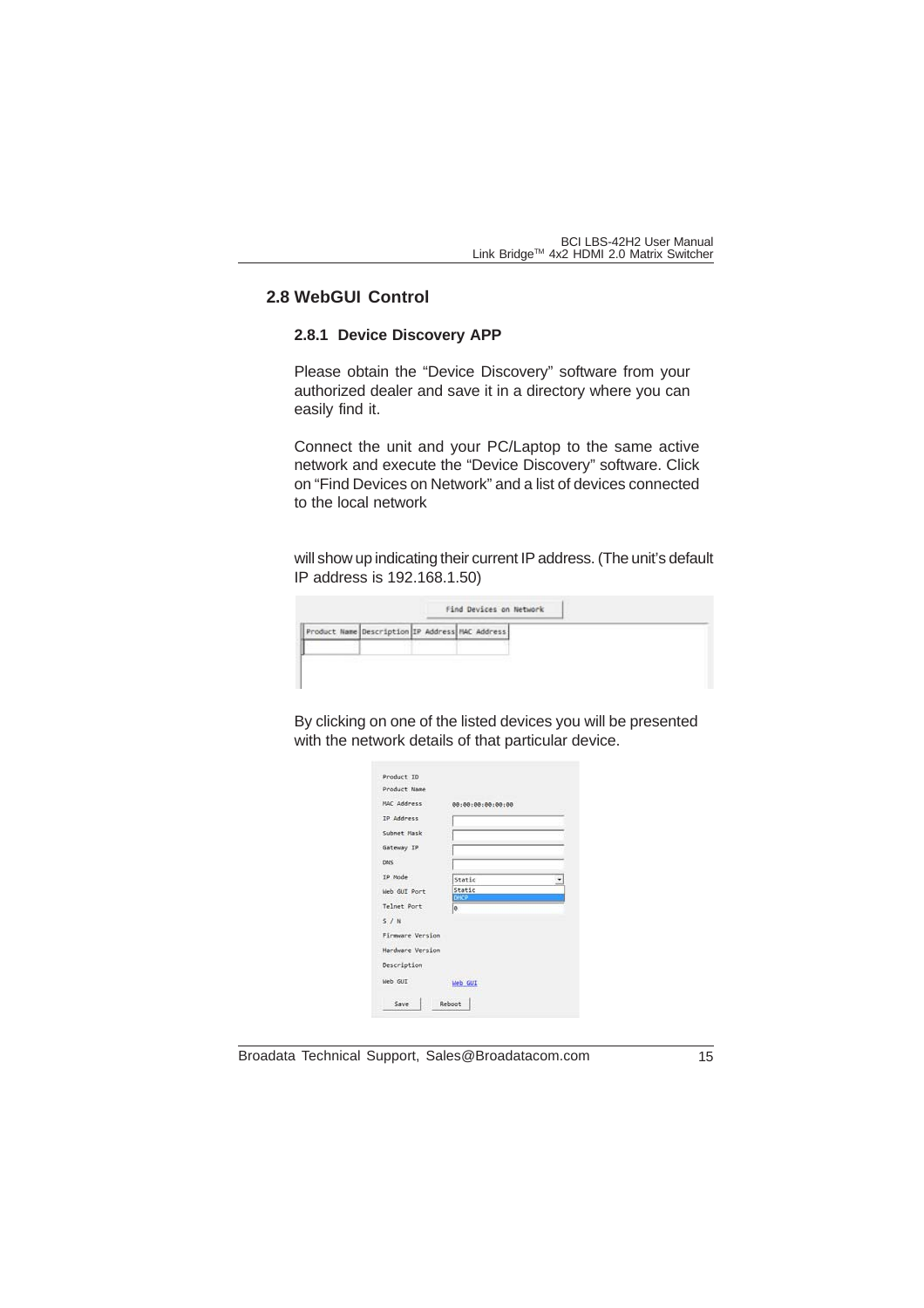- **IP Mode:** If you choose, you can alter the static IP network settings for the device, or switch the unit into DHCP mode to automatically obtain proper network settings from a local DHCP server. To switch to DHCP mode, please select DHCP from the IP mode drop-down, then click "Save" followed by "Reboot".
- **WebGUI:** Once you are satisfied with the network settings, you may use them to connect via Telnet or WebGUI. The network information window provides a convenient link to launch the WebGUI directly.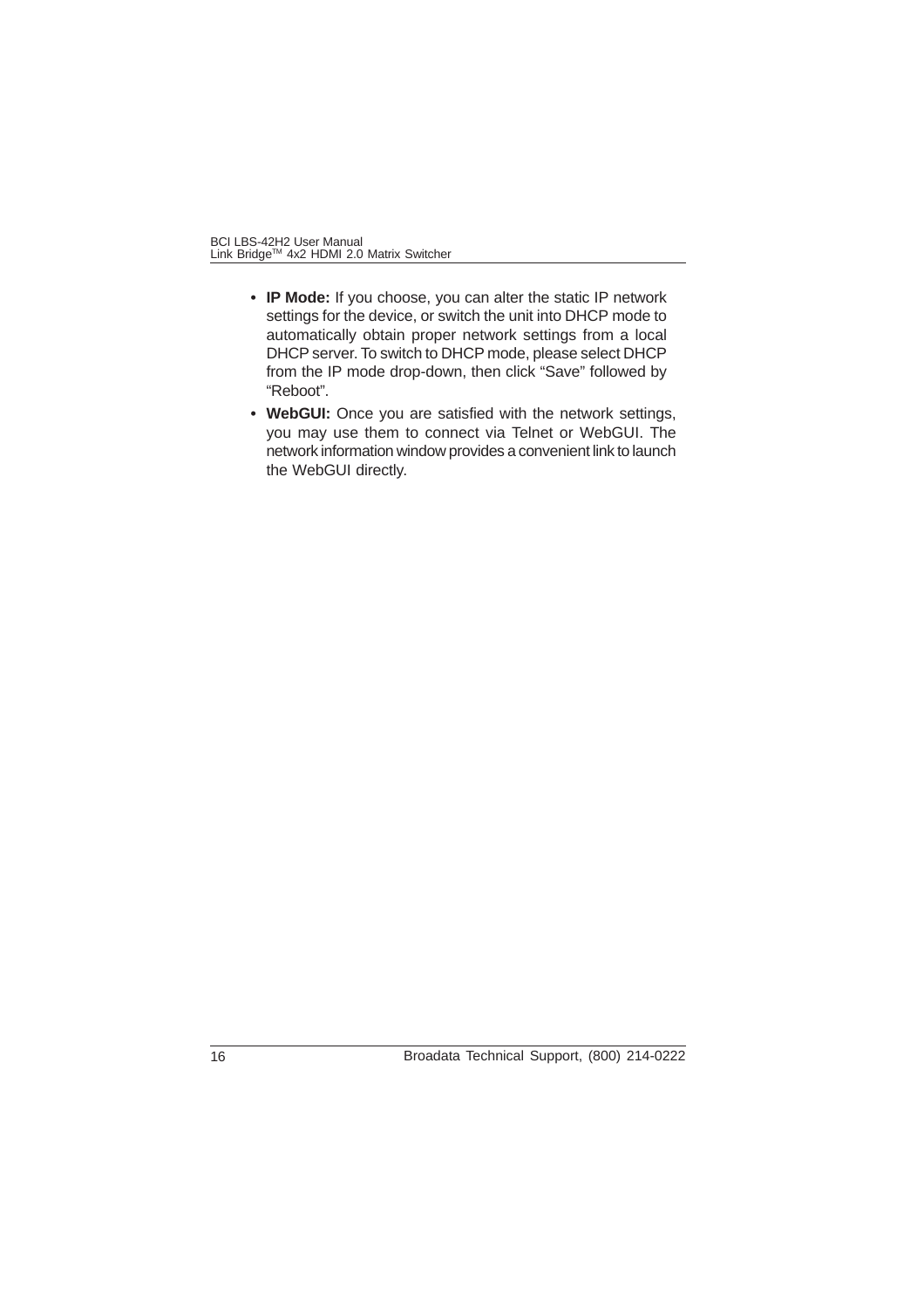#### **2.8.2 WebGUI Control Page**

All functions, including power, input selection, EDID management, HDCP management, Ethernet settings, and reset/ firmware functions, are presented on a single web page to allow for intuitive operation. The individual functions will be introduced in the following sections.



#### **1. Power**

The unit can be powered on or off (stand-by mode) from this tab.



#### **2. Routing**

This tab allows for the selection of the input source for each output. Four HDMI inputs and two HDMI outputs are available for selection.



Broadata Technical Support, Sales@Broadatacom.com 17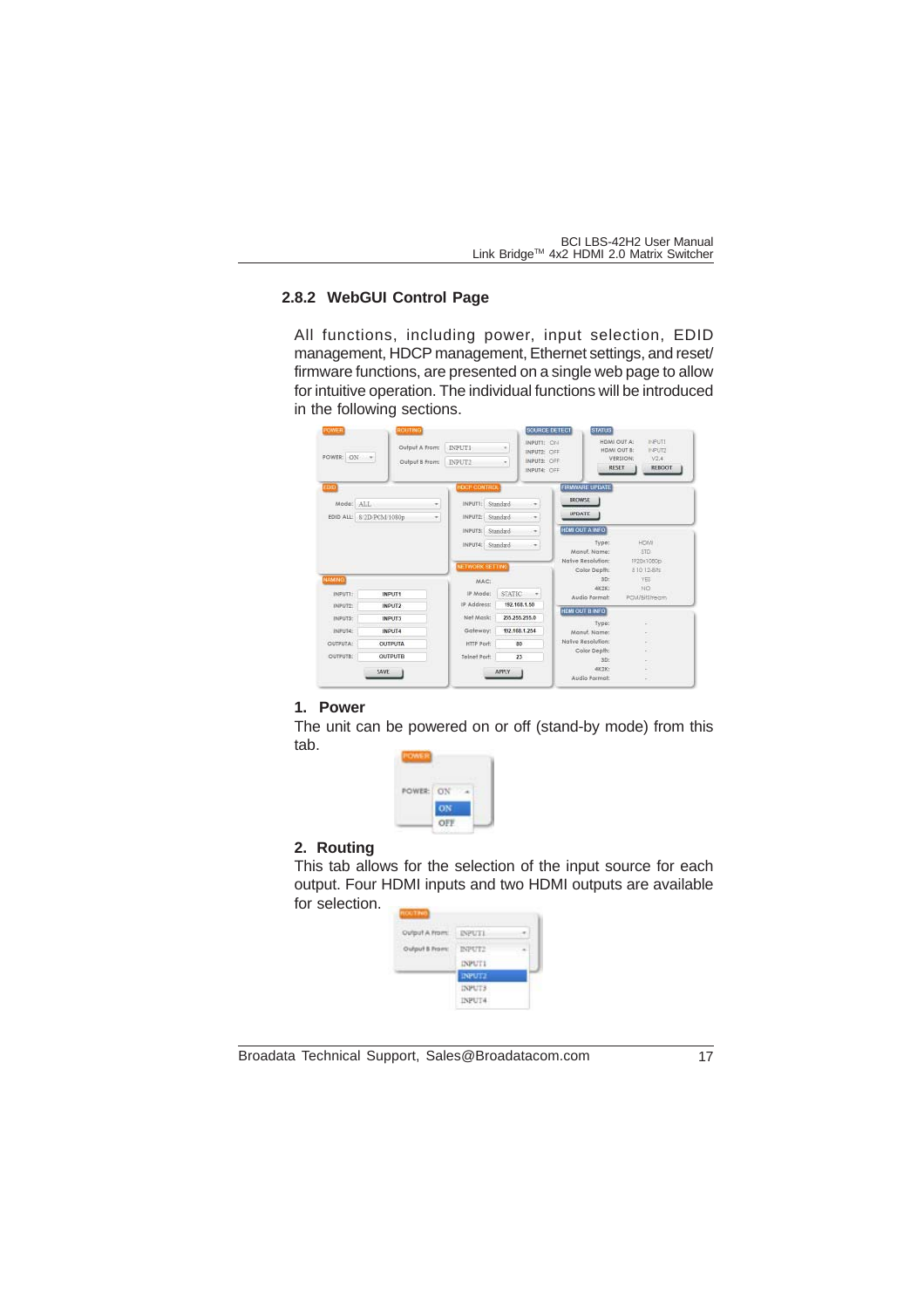#### **3. EDID**

This tab controls EDID management for the unit. All inputs can share the same assigned EDID, or each input can have a discrete EDID assigned to it.

- **ALL:** Selecting the "ALL" mode will send the selected EDID to all inputs.
- **APPOINT:** Selecting the "APPOINT" mode allows for each input to have a different EDID assigned to it.

| EDIC<br>1727<br>108 S.G |      |  |
|-------------------------|------|--|
|                         | ALL. |  |
| ۰                       |      |  |
|                         |      |  |

The available EDID options are:

- **SINK A:** EDID is passed from the currently connected display
- **SINK B:** EDID is passed from the currently connected display
- **8/2D/PCM/720p:** 720p@60Hz, 8-bit & LPCM 2.0
- **8/2D/PCM/1080p:** 1080p@60Hz, 8-bit & LPCM 2.0
- **8/2D/PCM2/4K 3G:** 4K@30Hz, 8-bit & LPCM 2.0
- **8/2D/PCM2/4K Y420:** 4K@60Hz (4:2:0), 8-bit & LPCM 2.0
- **8/2D/PCM/4K 6G:** 4K@60Hz (4:4:4), 8-bit & LPCM 2.0

| Ander ALL |                   |  |
|-----------|-------------------|--|
| EDID ALL: | 8/2D PCM 1080s    |  |
|           | SINK A            |  |
|           | <b>SINK B</b>     |  |
|           | 8/2D PCM 720p     |  |
|           | 8/2D PCM/1080p    |  |
|           | 8 2D PCM2 4K 3G   |  |
|           | 8/2D PCM2 4K Y420 |  |
|           | 8/2D PCM2/4K 6G   |  |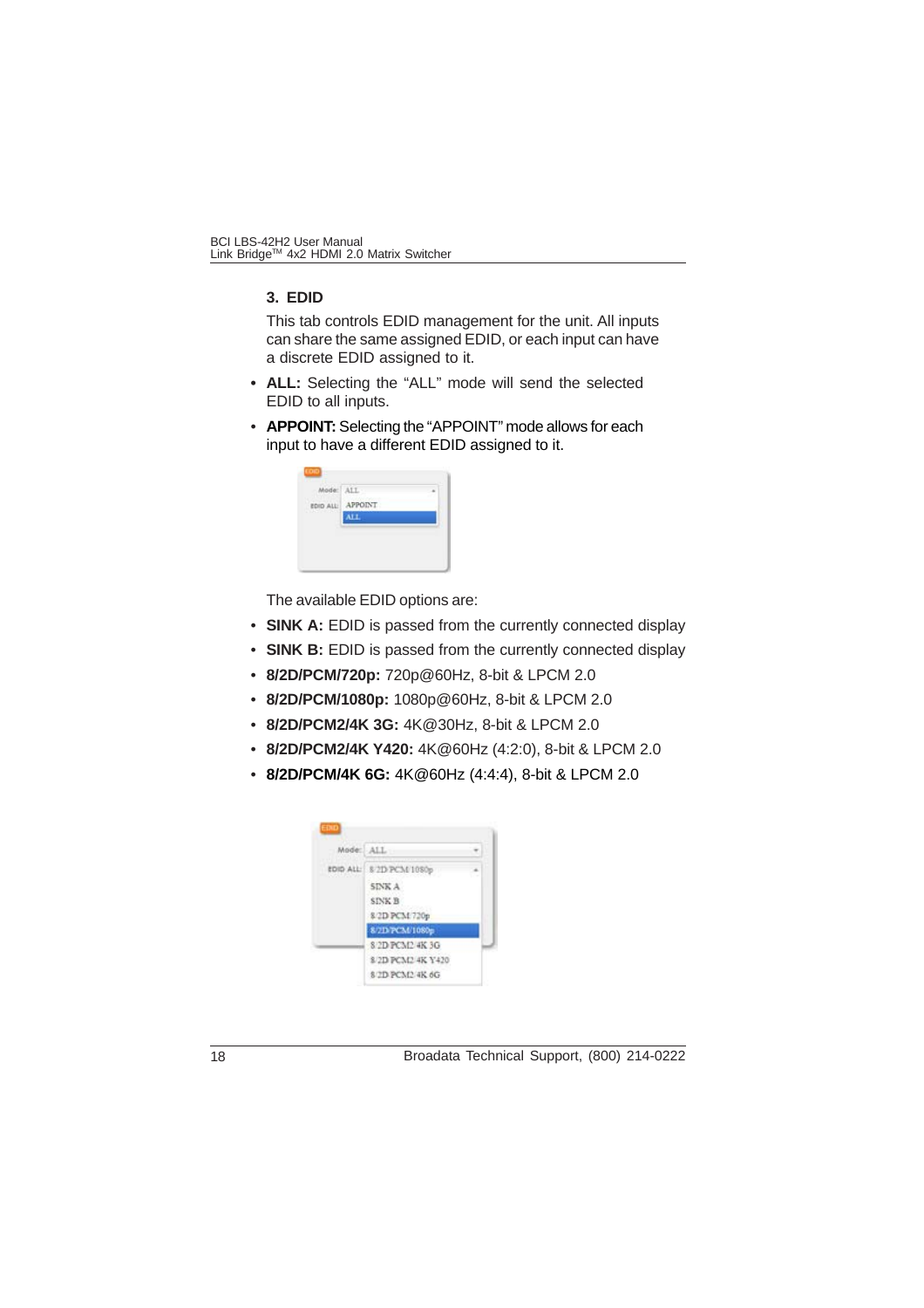## **4. HDCP Control**

This tab allows for the HDCP mode to be switched between "Standard" and "Apple" mode. "Apple" mode allows for the display of non- HDCP required content from Apple, and similar, devices on non-HDCP displays. This setting can be assigned individually to each input.

| Standard |  |
|----------|--|
| pat.     |  |
| Standard |  |

#### **5. Naming**

This tab allows for the renaming of the four HDMI input ports and the two HDMI output ports. Please click the "SAVE" button to store the changes.

| INFUTT:         | IMPLITY        |  |
|-----------------|----------------|--|
| <b>INPUTE</b>   | <b>INFUTZ</b>  |  |
| <b>HAPLETS!</b> | IMPUT3         |  |
| INFUM:          | <b>INFUT4</b>  |  |
| OUTPUTA:        | <b>ATLRIDO</b> |  |
| CUTPUTB:        | OUTPUTER       |  |
|                 | <b>SAVE</b>    |  |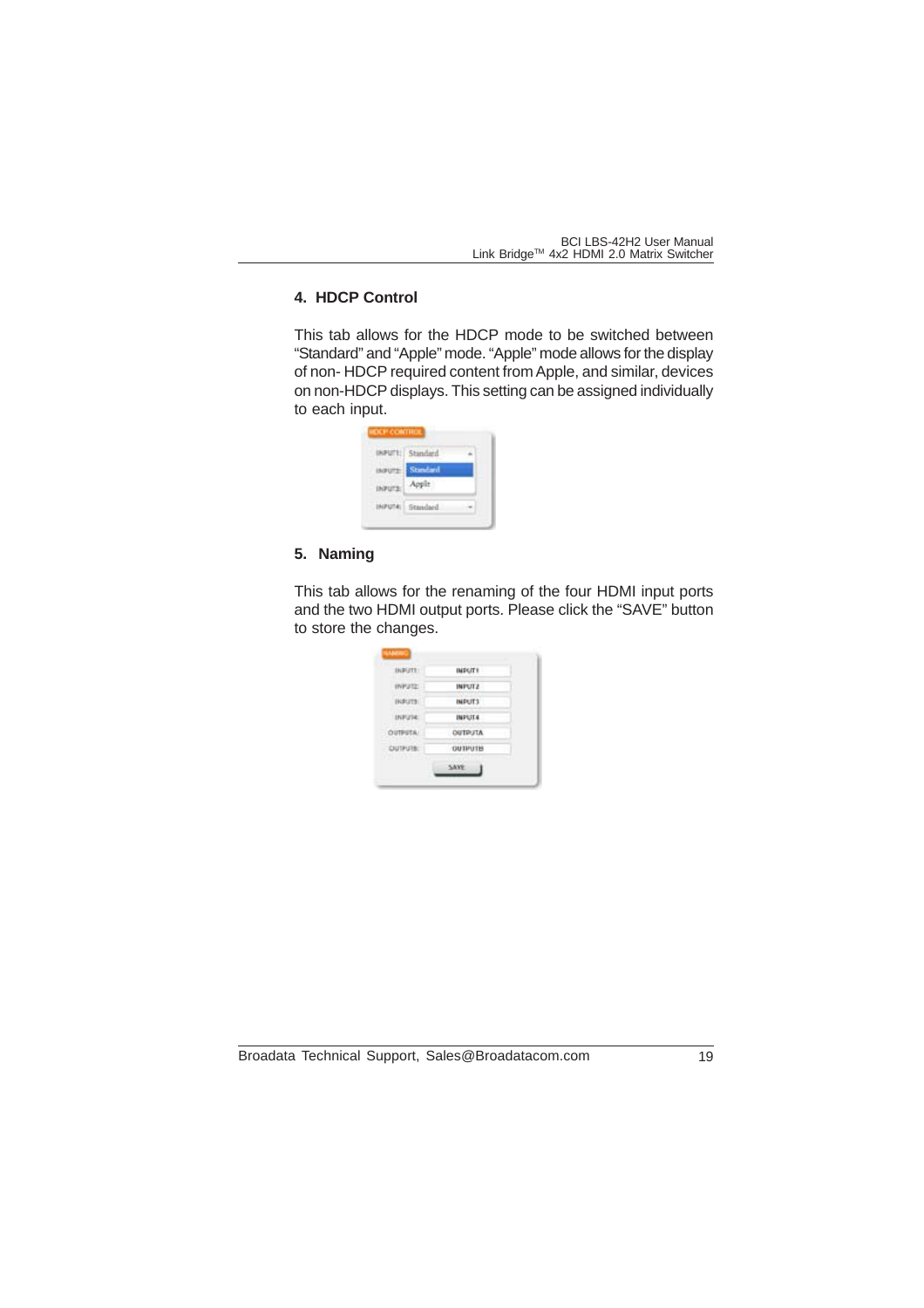#### **6. Network Setting**

This tab provides control over the unit's network settings. The IP mode can be set to DHCP for automatic IP configuration, if your local network supports it, or it can be placed into STATIC mode. When in STATIC mode the IP address, netmask and gateway can be defined manually. The HTTP and Telnet ports can also be changed from their defaults here.

| MAC.         |               |
|--------------|---------------|
| 护 Mode:      | <b>STATIC</b> |
|              | <b>STATIC</b> |
| Net Mask:    | DHCP          |
| Galeway.     | 192.198.1.254 |
| HTTP Port    | ВĎ            |
| Telnet Port: | 23            |

#### **7. Source Detect**

When a live input source is detected on one of the 4 HDMI inputs the corresponding input in this tab will display "ON". If no source is detected on that input, it will display "OFF".

| INPUT   |  |
|---------|--|
| INPUT2: |  |
| INPUTS: |  |
| INPUT4: |  |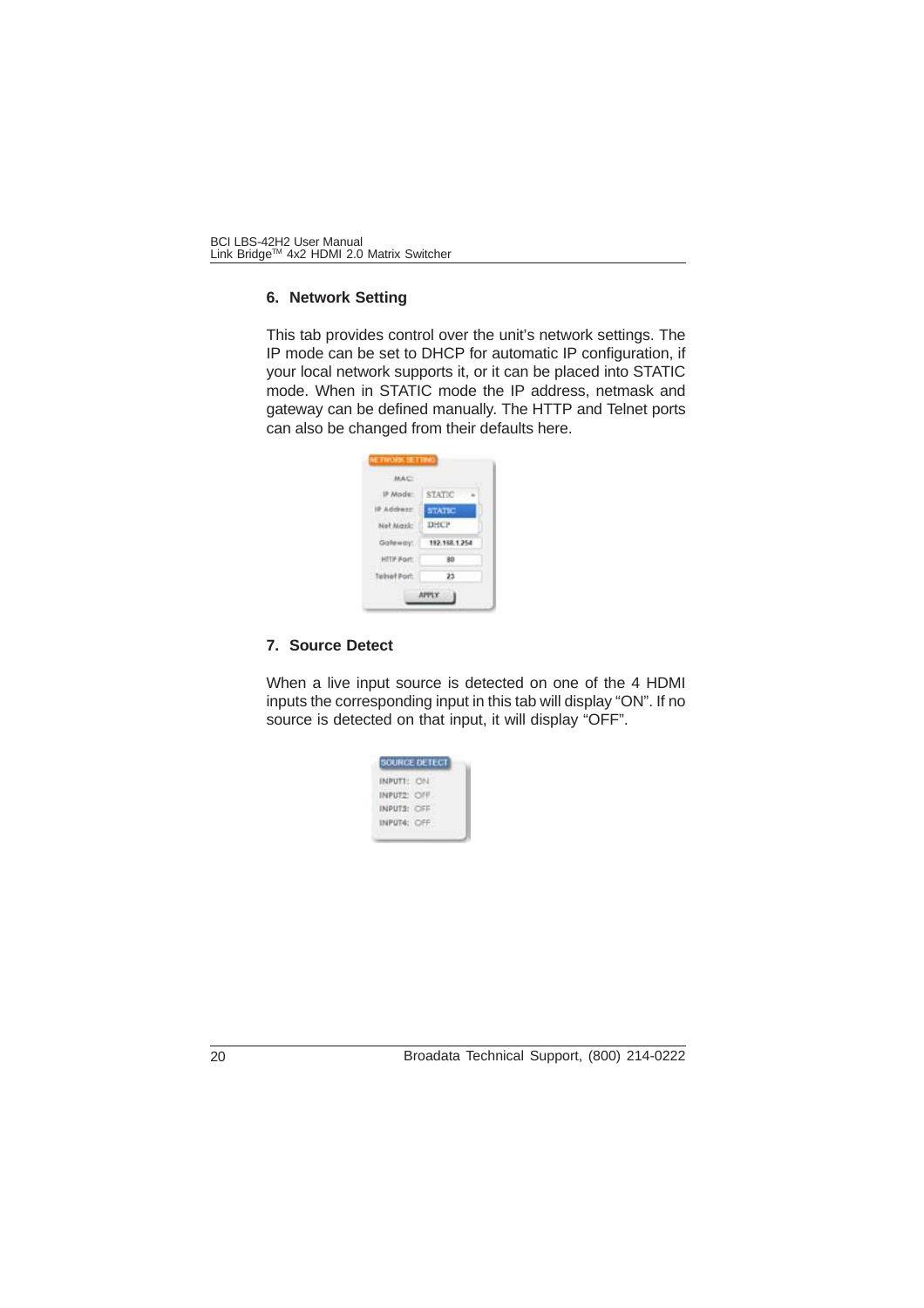#### **8. Status**

This tab displays the currently selected HDMI input sources for each output and the unit's firmware version. It also provides a way to reset or reboot the unit.

- **RESET:** To perform a factory reset on the unit, please click the "RESET" button.
- **REBOOT:** To reboot the unit, please click the "REBOOT" button.

| HDMI OUT A: |              |
|-------------|--------------|
| HDMI OUT B: |              |
| VERSION:    |              |
| RESET       | <b>REBOO</b> |

#### **9. Firmware Update**

This tab provides a way to update the firmware of the unit.

- **BROWSE:** Click the "BROWSE" button to select the firmware update\*.bin file which is located on your local PC.
- **UPDATE:** Click the "UPDATE" button to begin the firmware update process.

| FIRM/WARE UPDATE |  |  |
|------------------|--|--|
| BROWSE           |  |  |
| <b>ERELATE</b>   |  |  |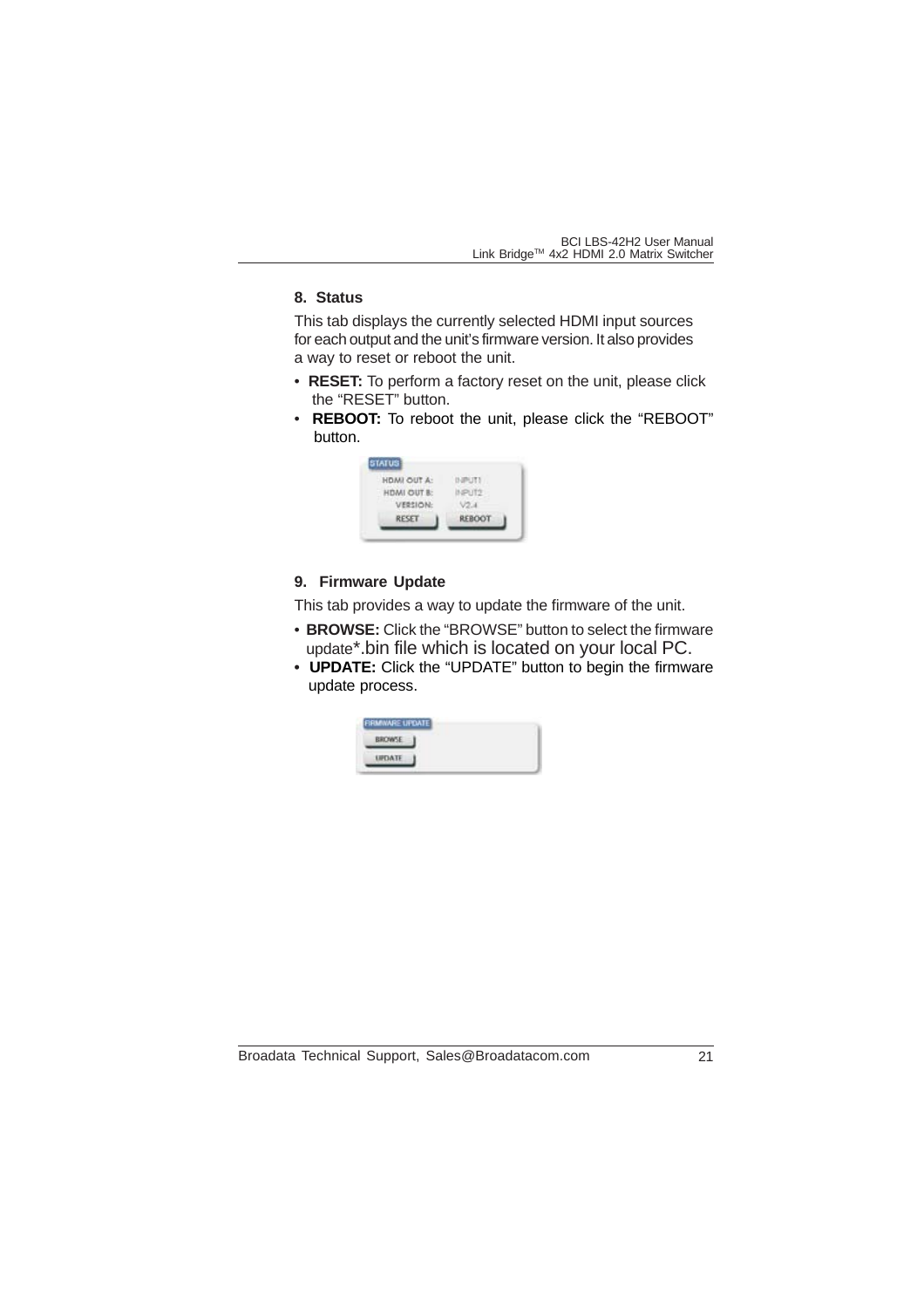## **10. HDMI Out A Info & HDMI Out B Info**

These tabs present the information detected from displays connected to HDMI outputs A & B, including type, manufacturer name, native resolution, color depth, 3D support, 4K support and audio format support.

| Tyma:                             | <b>HOM</b>                     |
|-----------------------------------|--------------------------------|
| Manuf, Norna                      | 110:                           |
| Nallye Resolution:                | 1920x1080m                     |
| Color Depth:                      | 8.10.12-8.hz                   |
| 301                               | TEL:                           |
| 48, 210                           | $-140$                         |
| Audio Formet:                     | PCM/BirStream                  |
| IOUT E NFO<br><b>SEM</b><br>Type: | ٠<br>C) in                     |
| Agnut, Ngme:                      | $\sim$<br>٠                    |
|                                   |                                |
| Nalive Resolution.                | $\rightarrow$                  |
| Color Depth:                      |                                |
| SO-                               | m<br><b>The Second Service</b> |
| ARTIC:                            | <b>Contract</b><br>w           |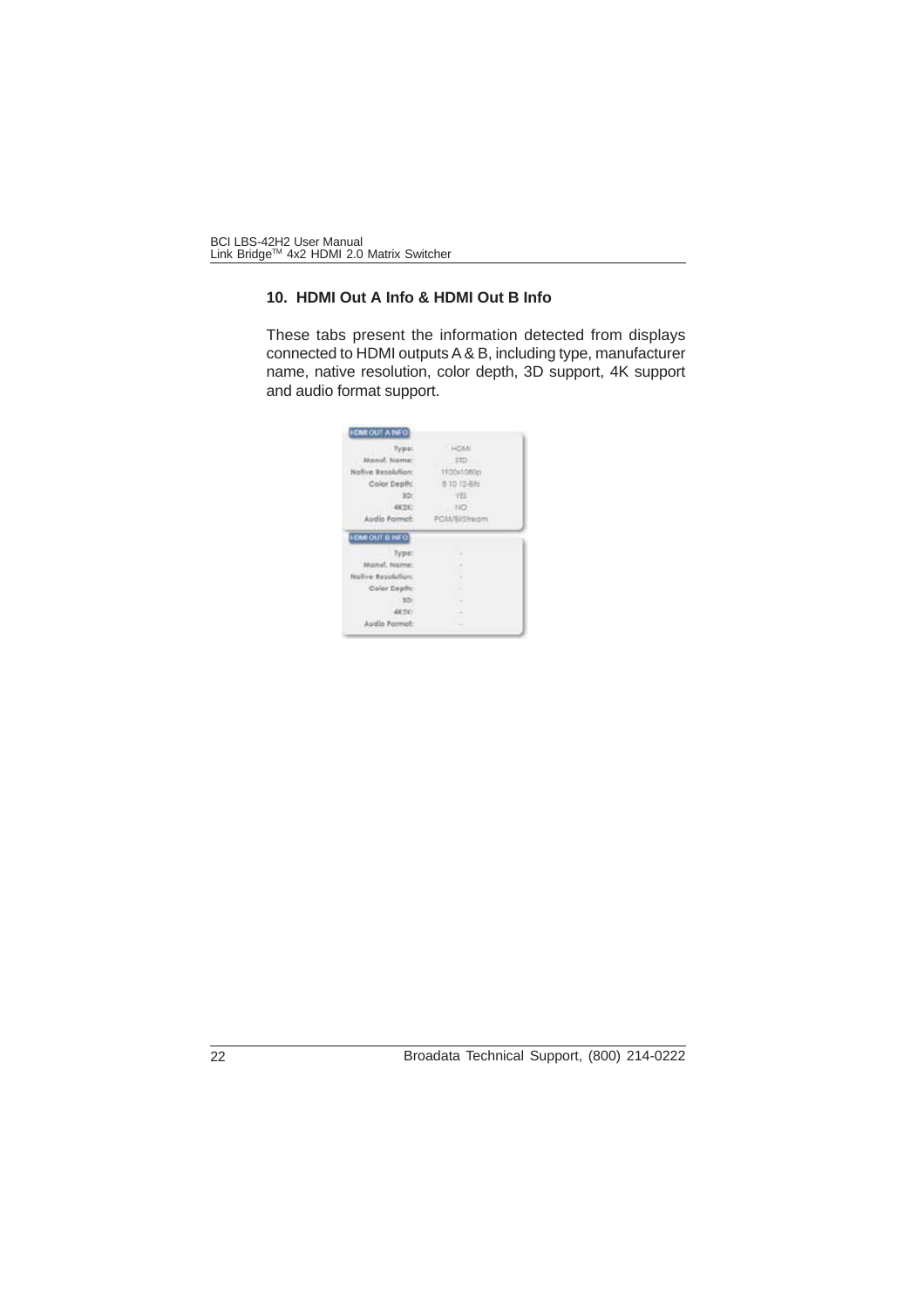# **3.0 SPECIFICATIONS**

## **MATRIX SWITCHER**

| <b>Array Size</b> | 4x2                                              |
|-------------------|--------------------------------------------------|
| Input             | Four (4) HDMI 2.0 ports                          |
| Output            | One (1) or Two (2) or Four (4) HDMI 2.0<br>ports |
| Control           | LAN, RJ45RS-232 (1), DB-9IR                      |
| Service           | USB, for firmware upgrade                        |
|                   |                                                  |

## **PHYSICAL**

| Dimension (W $\times$ D $\times$ H) | $9.45$ " x $4.09$ " x $1.69$ "     |
|-------------------------------------|------------------------------------|
| <b>Operating Temperature</b>        | $0^{\circ}$ C to 40 $^{\circ}$ C   |
| Storage Temperature                 | $-20^{\circ}$ C to 60 $^{\circ}$ C |
| <b>Power Supply</b>                 | 5V@2.6A                            |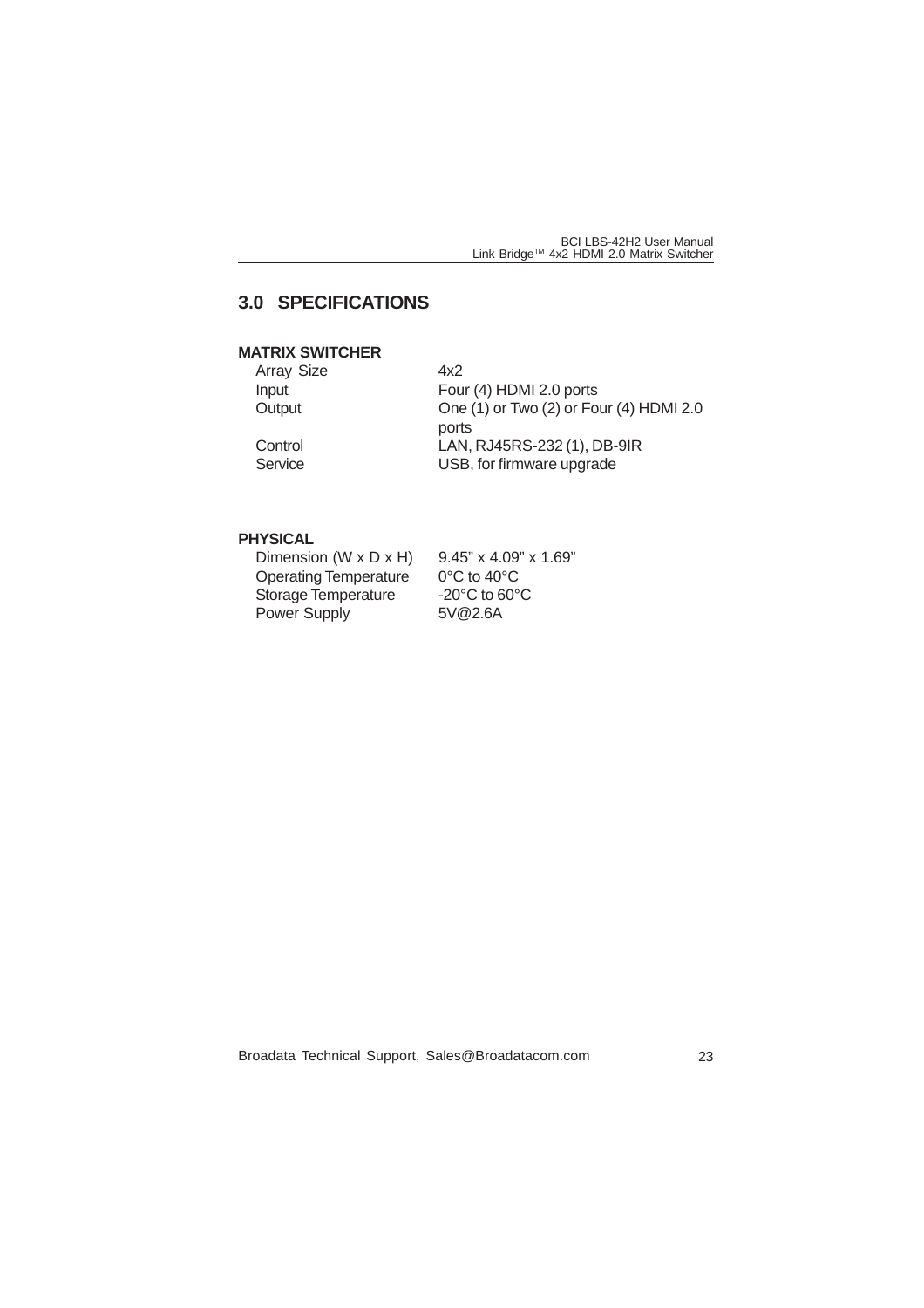# **4.0 SERVICE PROCEDURE**

### **4.1 Replacement Policy**

Standard products found defective on arrival (DOA) will be replaced, based on availability, within 24 to 48 hours anywhere in the U.S. Please call Customer Service at **800-214-0222** for information.

### **4.2 Return/Repair Service**

The LBS-42H2 System contains no user serviceable components. If you have a problem with your unit, please contact the Customer Service Department. To facilitate our return/repair processing please contact Broadata Communications, Inc. to obtain a Return Material Authorization (RMA). Please include the following information:

- Product model number
- Serial Number
- Complete description of problem
- Hardware installation description

Broadata Communications, Inc. 2545 West 237th Street, Suite K Torrance, CA 90505 **1-800-214-0222** (310) 530-1416 (310) 530-5958 (Facsimile) e-mail: CustomerService@Broadatacom.com Website: www.broadatacom.com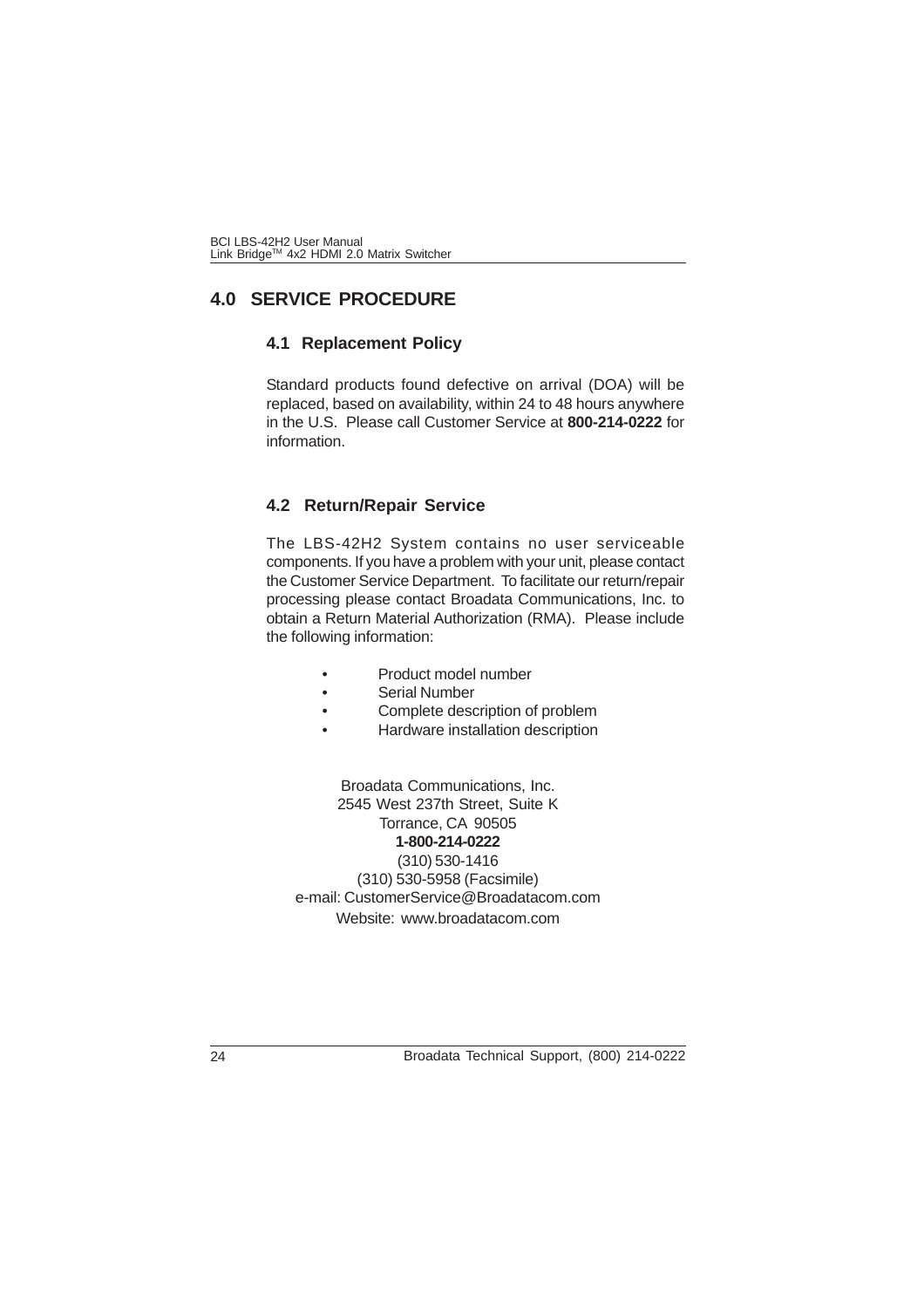# **5.0 LIMITED WARRANTY**

Broadata Communications, Inc. (BCI) warrants, for a period of one year from date of shipment, each product sold shall be free from defects in material and workmanship. BCI will correct, either by repair, or at BCI's election, by replacement, any said products that in our sole discretion prove to be defective and are returned to the manufacturing location within 30 days after such defect is ascertained. All warranties are limited to defects arising under normal use and do not include malfunctions or failure resulting from misuse, abuse, neglect, alterations, electrical power problems, usage not in accordance with product instructions, improper installation, or damage determined by BCI to have been caused by the Buyer or repair made by a third party. Limited warranties granted on products are to the initial customer end-user and are not transferable. OUR LIABILITY UNDER THIS WARRANTY SHALL IN ANY CASE BE LIMITED TO THE INVOICE VALUE OF THE PRODUCT SOLD AND BCI SHALL NOT BE LIABLE TO ANYONE FOR CONSEQUENTIAL OR INCIDENTAL DAMAGES ARISING FROM THE USE OF ITS PRODUCTS OR THE SALE THEREOF. We make NO WARRANTY AS TO THE MERCHANTABILITY OF ANY GOODS, OR THAT THEY ARE FIT FOR ANY PARTICULAR PURPOSE OR END APPLICATION NOR DO WE MAKE ANY WARRANTY, EXPRESSED OR IMPLIED OTHER THAN AS STATED ABOVE.